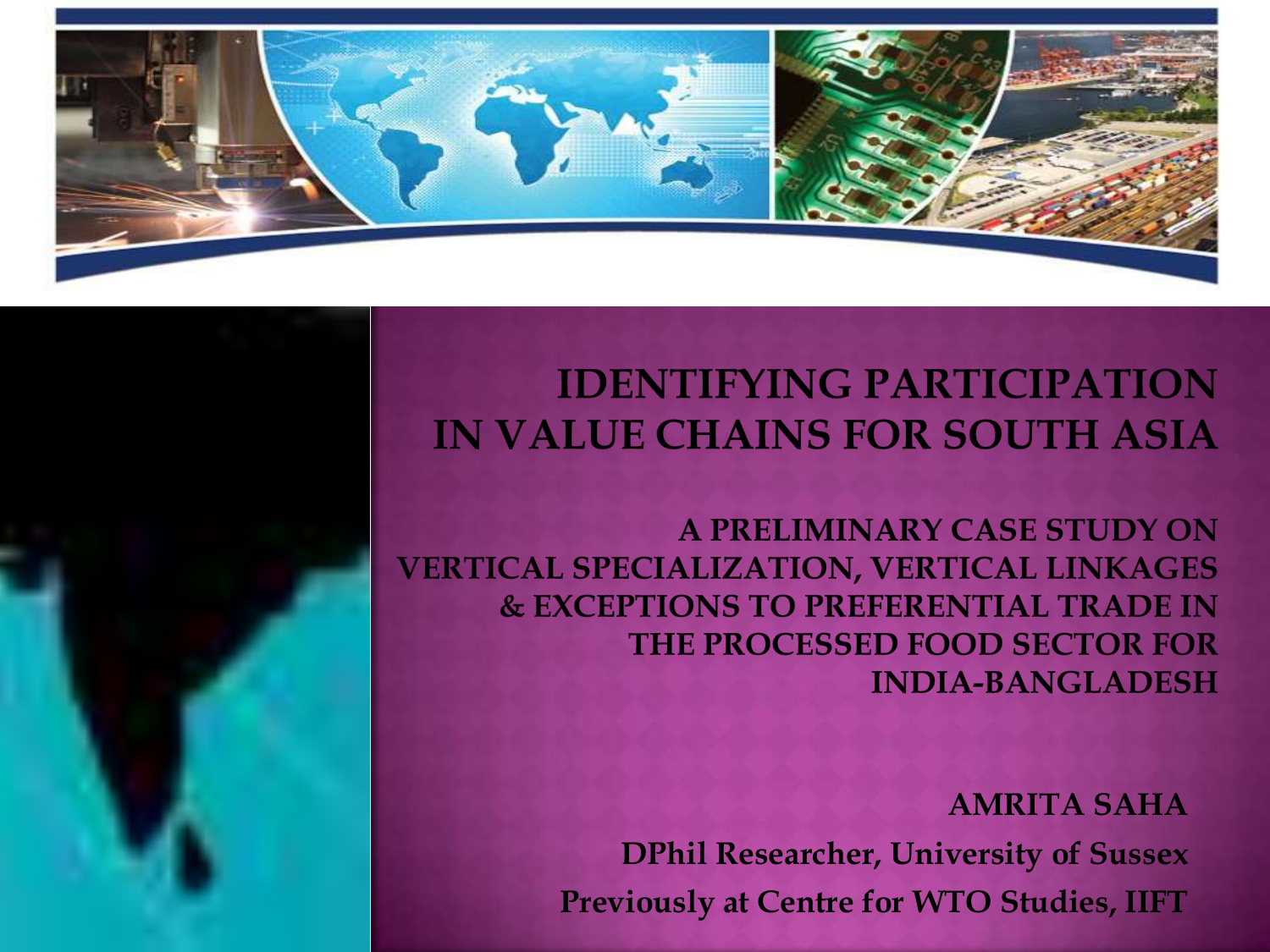# **OUTLINE**

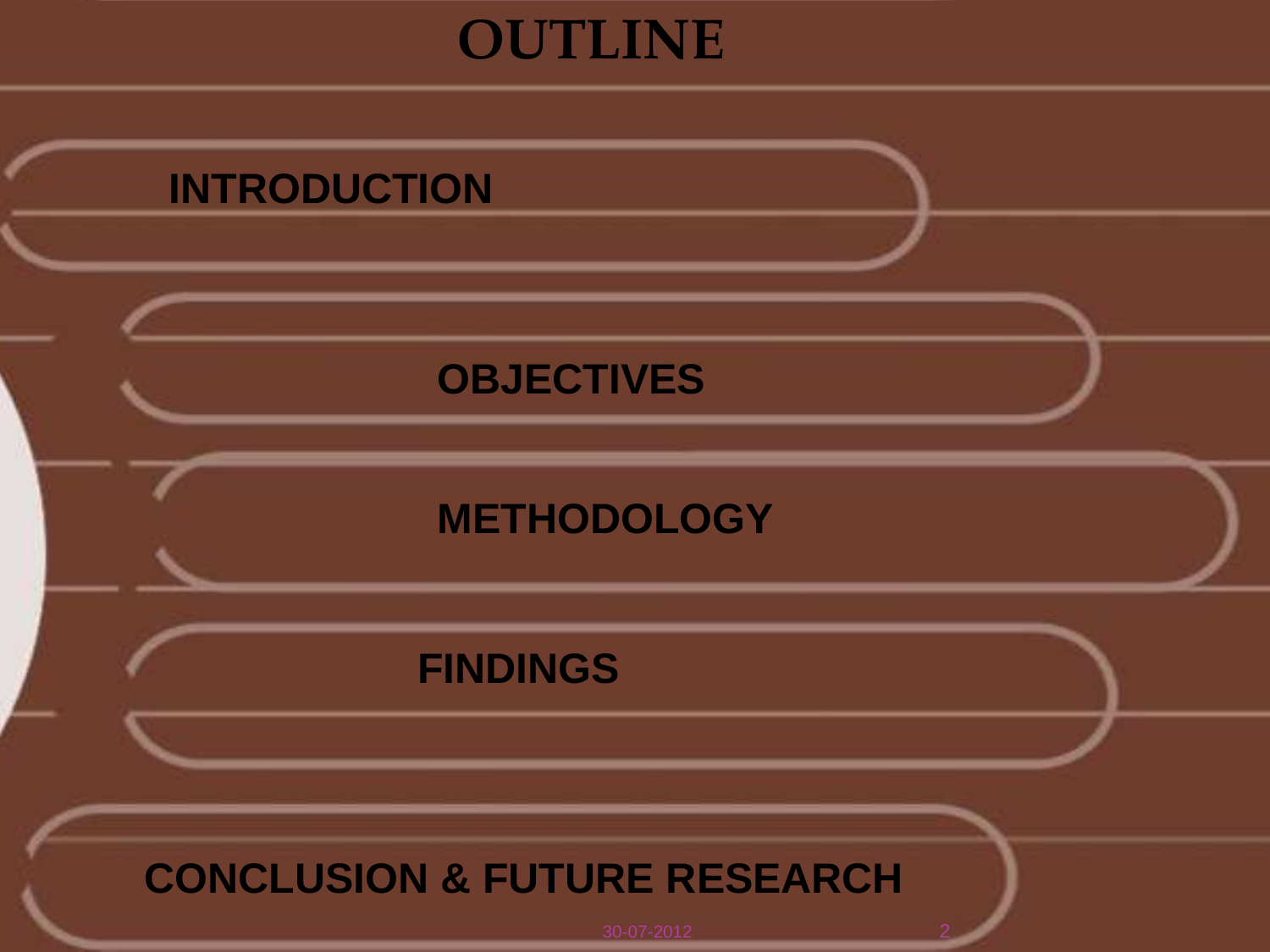# **INTRODUCTION**

•*Economic integration of countries, and disintegration of their production processes* (*Feenstra***, 1998**) .



•*Developing countries have assumed a significant role* in Value Chains: (*UNCTAD***, 2010**).

•A simultaneous growth of vertical specialization has occurred in with a steady increase in bilateral agreements (*Baldwin***, 2006**).

*What is the extent of Vertical Specialization? (Value of Imported Input Content)*

**PROCESSED FOOD SECTOR** India-6% of GDP Bangladesh-2% of GDP





30-07-2012 3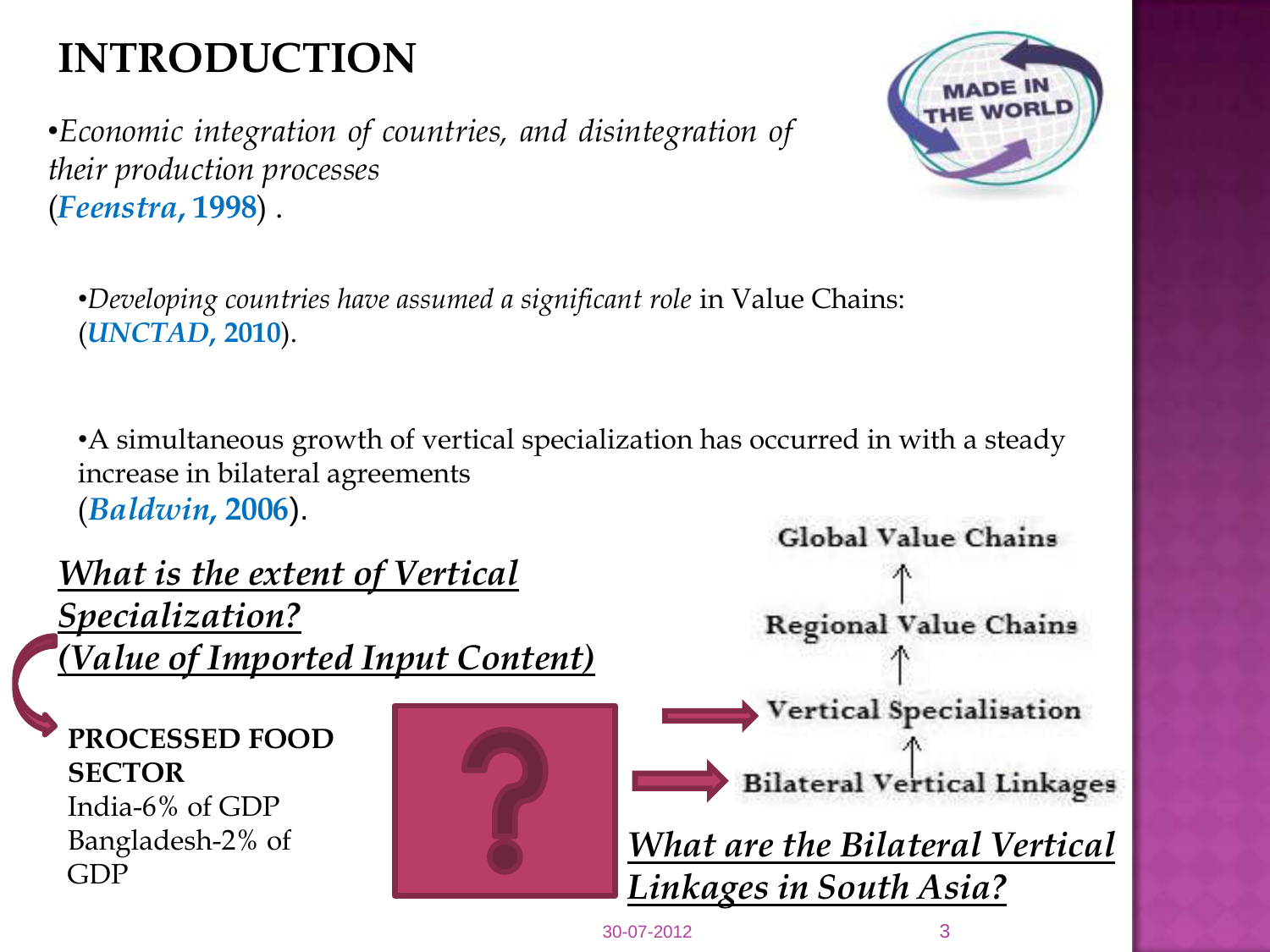# **OBJECTIVES**

•*Calculates Bilateral Vertical Specialisation at the broad HS 2-digit Level & discusses measures at the 6-digit.*

•*Identification of Bilateral Vertical Linkages: Inputs and Value Added Inputs exchanged between India-Bangladesh for export to world markets.*

•*Summarizes Stylized Facts for such Bilateral Linkages showing the impact of trade costs to demonstrate the reductions in the tariff and transport costs.*

•*Extends the discussion of the idea of Reducing Exceptions to Preferential Trade under Sensitive Lists based on participation in bilateral linkages.*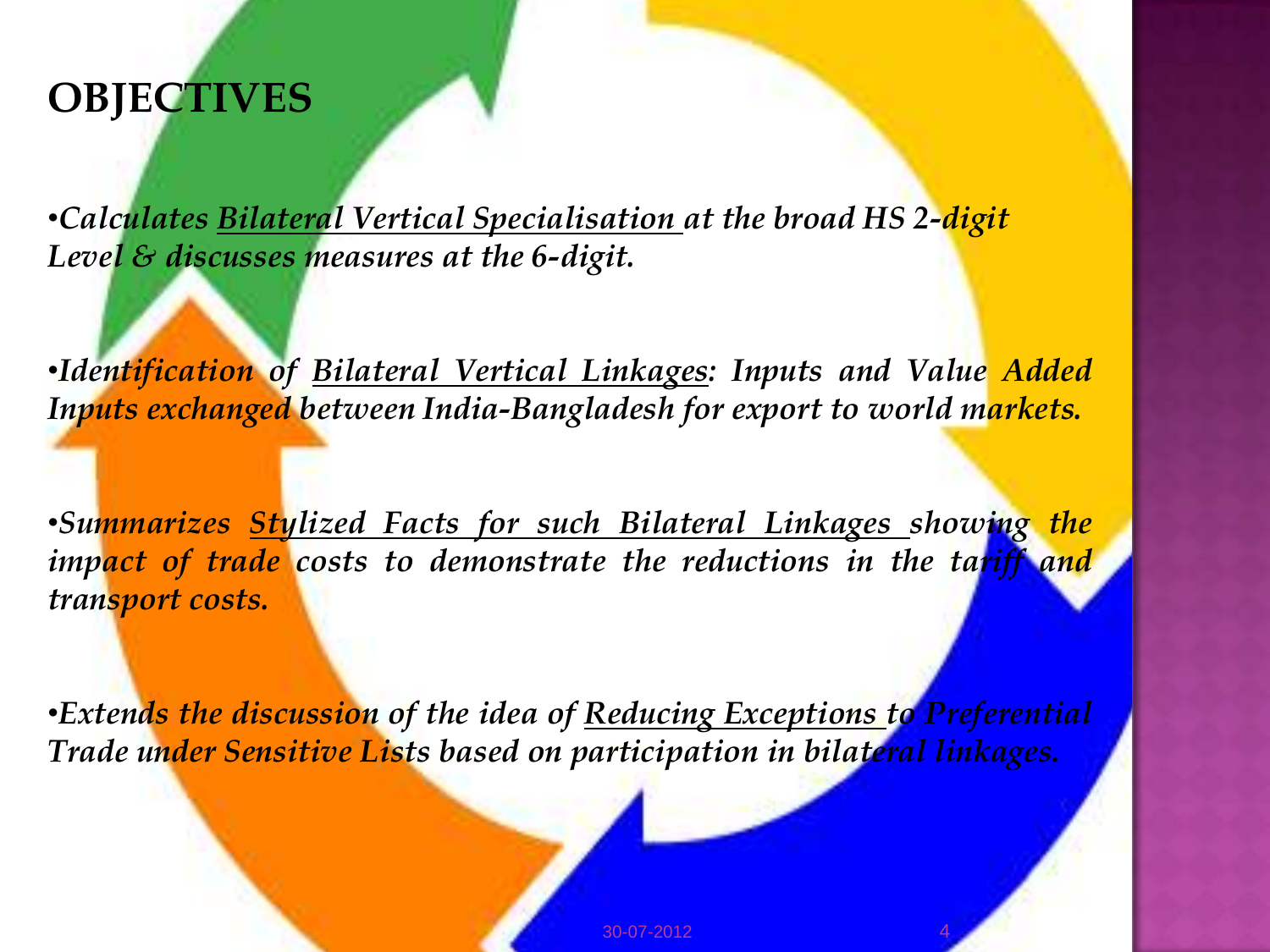# **METHODOLOGY**

## **I. Vertical Specialization:**

## **Vertical Intra-Industry Specialization (HS 2-Digit)**

## **VIIS Type**

Ratio of Imports of intermediate goods (I), from a given source, divided by exports of final good(F), to either the same source or elsewhere.

by exports of final good(F), to either the same so  

$$
VIIS_{jk,c1c2} = \frac{\sum_{k} M_{ij1,c1}}{\sum_{k} X_{ij2,c2}}
$$

#### **VIIS Type**

Gives a measure of the degree of similarity in the value of trade in<br>
Intermediates and final goods<br>  $\sum_{k} M_{ij1,c1} - \sum_{k} X_{ij2,c2}$ Intermediates and final goods



les and final goods

\n
$$
V IIS_{jk, clc2} = \frac{\sum_{k} M_{ij1, cl} - \sum_{k} X_{ij2, c2}}{\sum_{k} M_{ij1, cl} + \sum_{k} X_{ij2, c2}}
$$

University of Sussex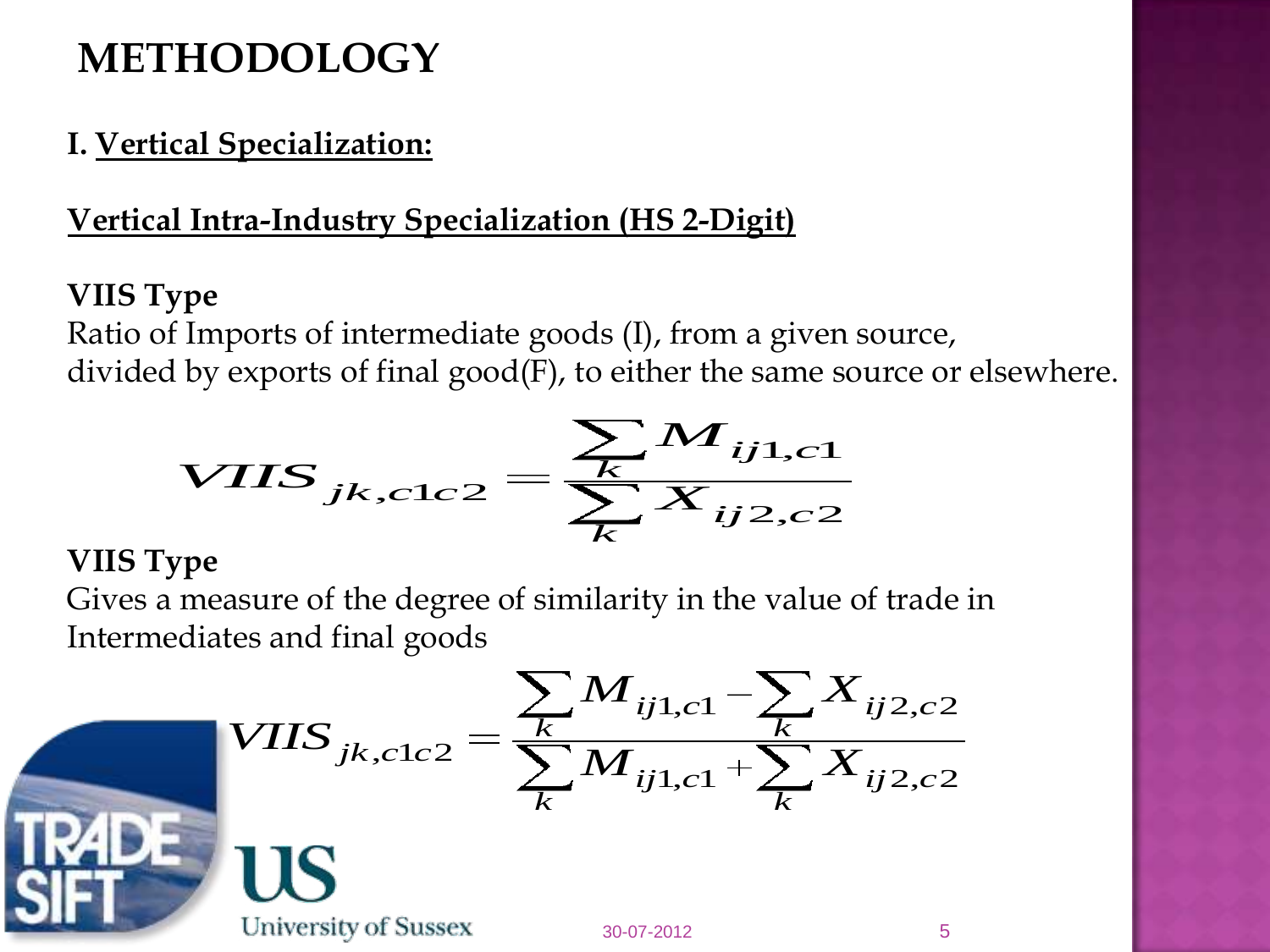### **II. Bilateral Vertical Linkages (HS 6-Digit)**



30-2012 6. 2012 6. 2012 6. 2012 6. 2012 6. 2012 6. 2012 6. 2012 6. 2012 6. 2012 6. 2012 6. 2012 6. 2012 6. 201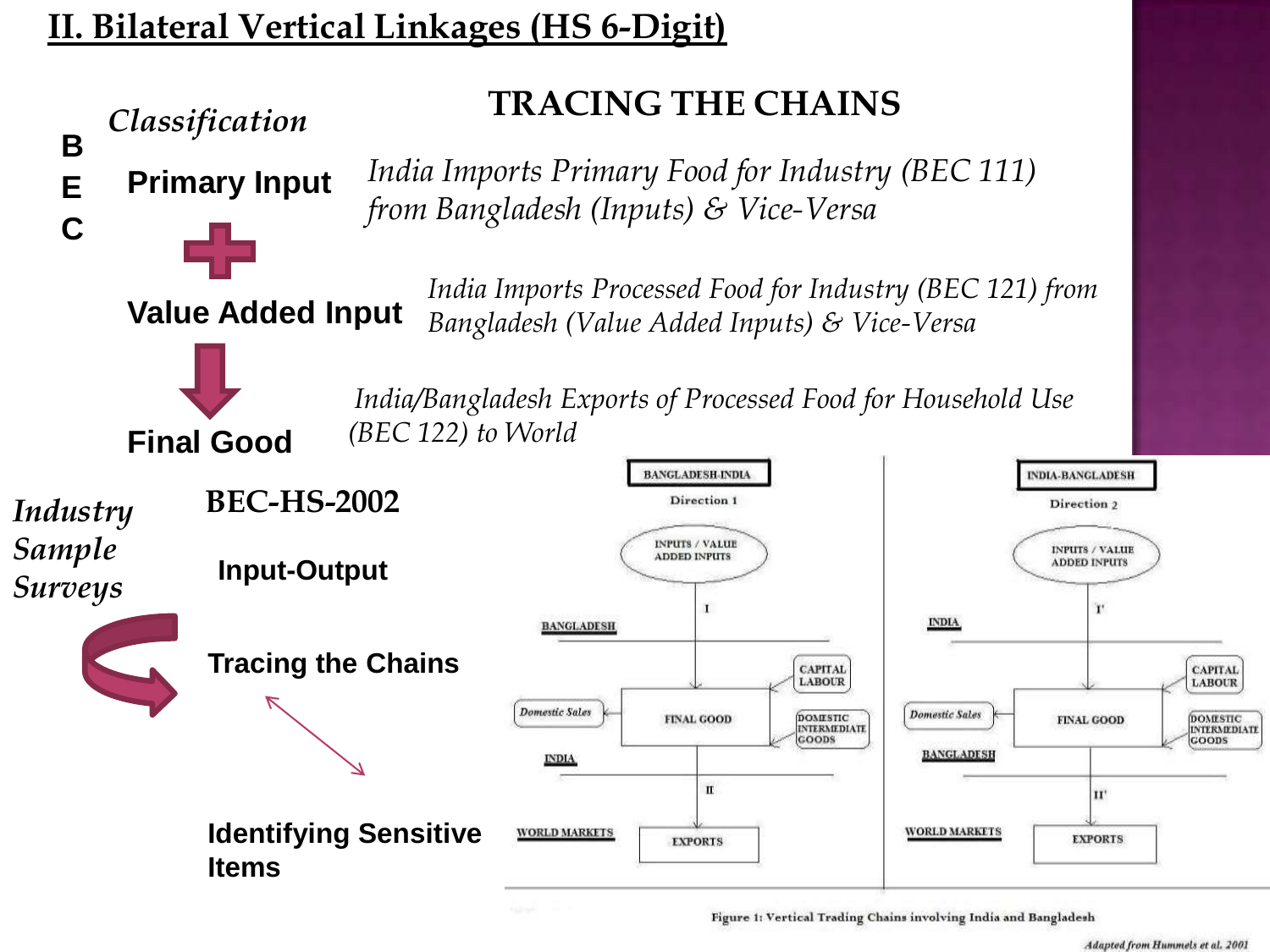#### **FINDINGS OF THE STUDY I. TRADE FLOWS (BEC)**

**India's Exports to Bangladesh in Primary and Processed Food from 2006-2009 BEC 3-Digit 111 Primary food for industry BEC 3-Digiterry BEC 3-Digiterry BEC 3-Digiterry BEC 3-Digiterry BEC 3-Digiterry BEC 3-Digiterry BEC 3-Digiterry BEC 3-Digiterry BEC 3-Digiterry BEC 3-Digiterry BEC 3-Digiterry BEC 3-Di consumption YEAR Trade Value in 1000**  VEAR **TRADE ISSUE ASSESSED FOR TRADE VEAR USD EXARECTE 1000 USD EXARECTE 1000 USD EXARECTE 1000 USD EXARECTE 1000 USD 2006 1227.75 2006 63830.97 2006 148203.81 2007 1672.20 2007 66402.36 2007 487978.06 2008 12434.53 2008 202044.62 2008 597164.72 2009 19107.95 2009 19745.94 2009 11109.336 Source: WITS Comtrade India's Imports from Bangladesh in Primary and Processed Food from 2006-2009 BEC-111 Primary Food for Industry BEC-121 Processed Food for Industry BEC-122 Processed Food for Household Consumption YEAR Trade Value in Trade Value in 1000 USD YEAR Trade Value in 1000 USD YEAR Trade Value in 1000 USD 2006 5.51 2006 8060.456 2006 2597.284 2007 15.678 2007 6914.035 2007 1783.009 2008 1.154 2008 6891.167 2008 3744.863 2009 0.583 2009 2085.633 2009 4509.357**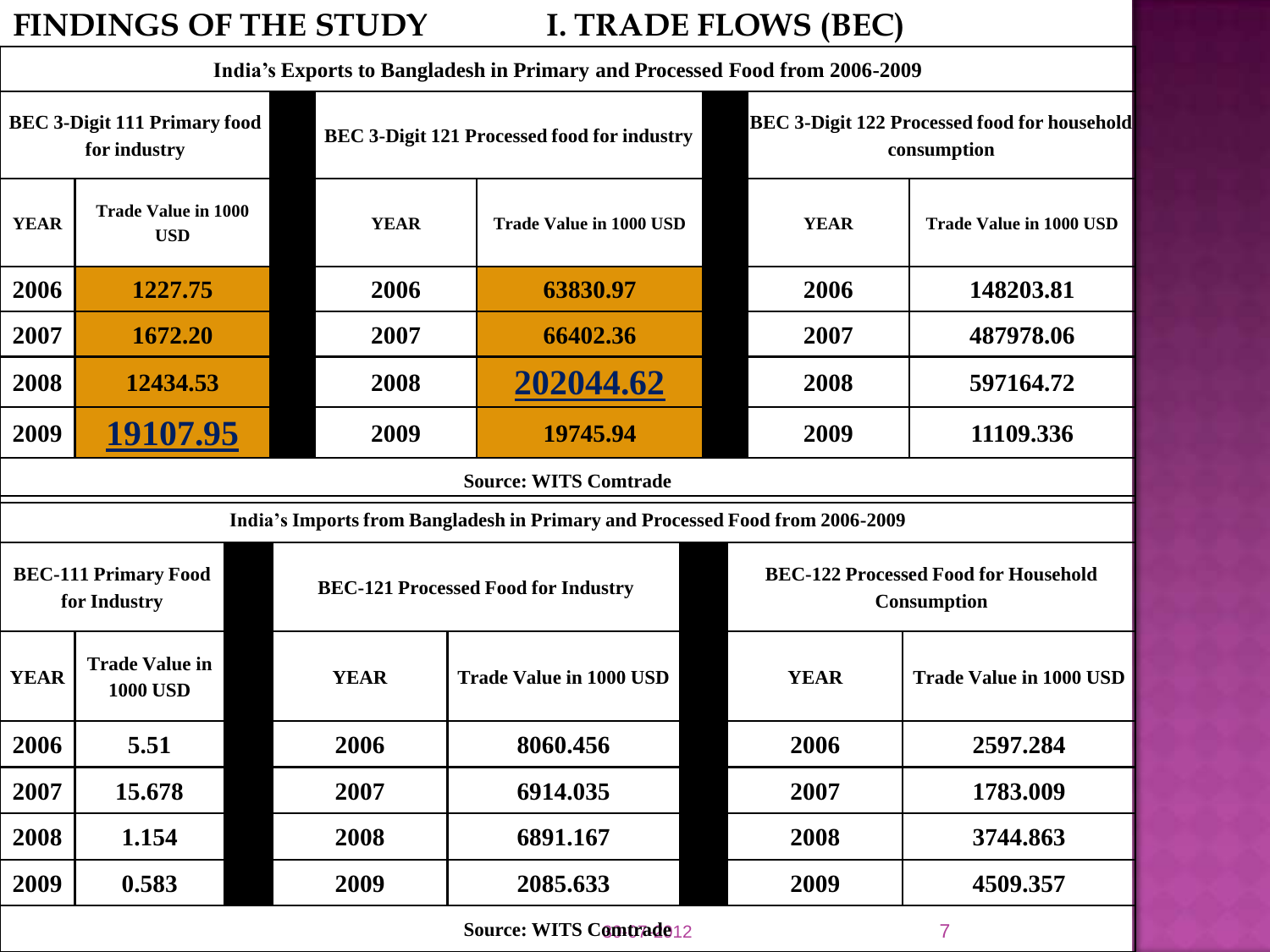#### **II. VIIS Type 1 and Type 2 (2-Digit)**

**I. India-Bangladesh**: High in *Animal or vegetable fats and oils.* 

**II. Bangladesh-India:** High in *Dairy produce, Bird's eggs, Natural Honey; Cereals; Sugars and sugar confectionery and miscellaneous edible preparations.*

#### **III. Vertical linkages (6-Digit)**

**I. BAKERY ITEMS-BISCUITS-***Typical Inputs*: Flour, Sugar/Glucose, Salt, Yeast, Concentrated Milk powder and Vegetable Shortenings. *Bangladesh Imports*: Sugar, Glucose syrup, Concentrated milk and Vegetable shortenings from India. **CAKES & PASTRIES-***Typical Inputs: F*lour, sugar, Vegetable Oil/Butter, Milk and Cream, Eggs, Flavouring agents and Baking soda. Bangladesh Imports: *Sugar, concentrated milk* and products from India.

**II. ITMES USING FRUIT DERIVATIVE**S–**JAMS/JELLIES**-*Typical Inputs*: Fruit Pulp, Sugar/glucose, and pectin.

*Bangladesh Imports*: Fruit pulp and Liquid glucose from India.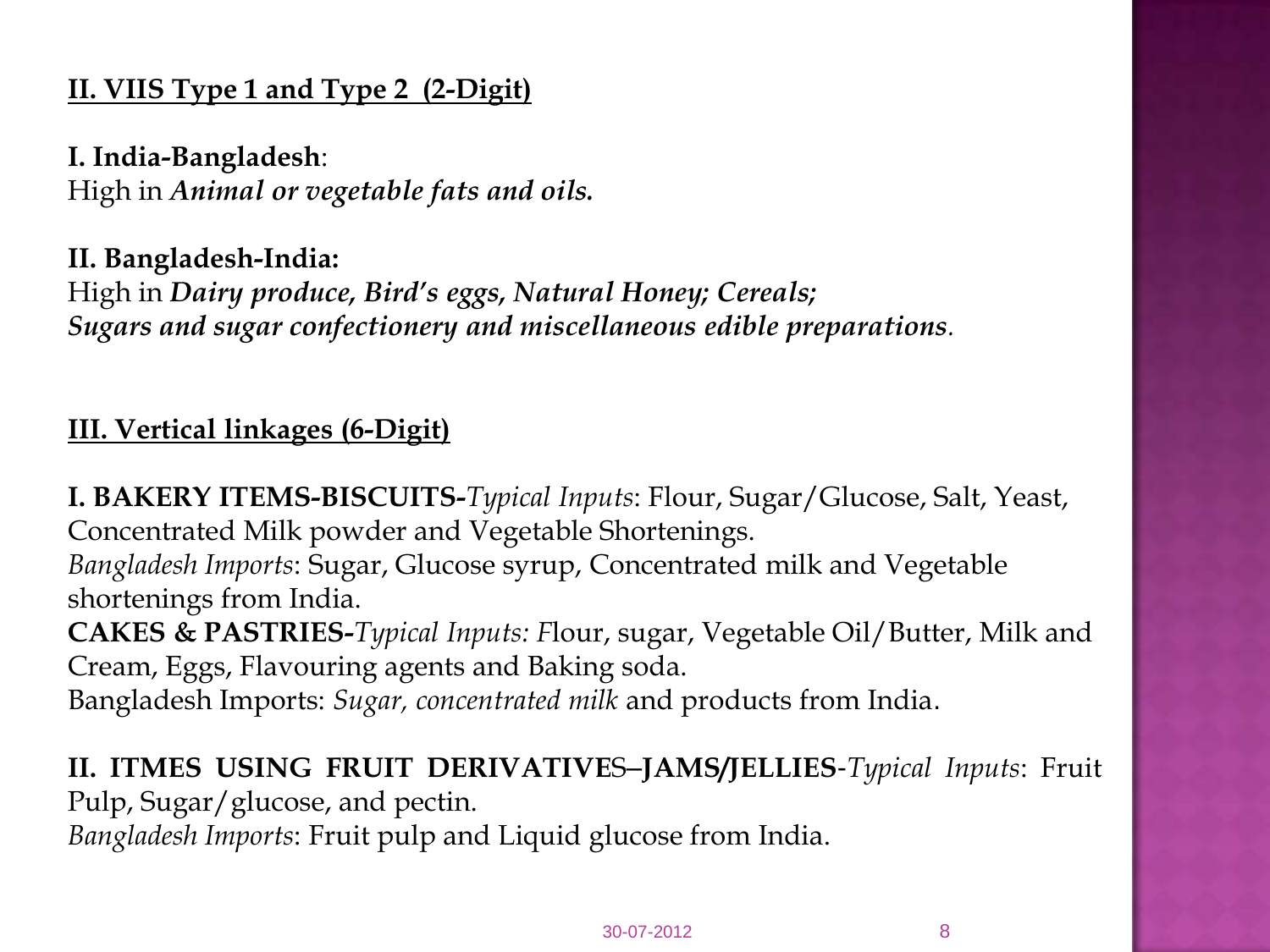#### **Inputs and Value Added Inputs Imported & used in Final Processed Food items by Bangladesh**

| <b>Item</b>                                                                                             | <b>Bakery Item</b>                 |                                   | <b>Item using fruit derivative</b> |                                    |  |  |
|---------------------------------------------------------------------------------------------------------|------------------------------------|-----------------------------------|------------------------------------|------------------------------------|--|--|
| <b>Final Good</b>                                                                                       | <b>Biscuits</b>                    | <b>Cakes &amp; Pastries</b>       | <b>Juice</b>                       | <b>Jams &amp; Jellies</b>          |  |  |
| <b>Inputs &amp; Value</b> [<br><b>Added Inputs</b>                                                      | <b>Sugar / Glucose</b><br>$syrup*$ | <b>Sugar / Glucose</b><br>Syrup*  | <b>Sugar / Glucose</b><br>$syrup*$ | <b>Sugar / Glucose</b><br>$syrup*$ |  |  |
|                                                                                                         | <b>Concentrated</b><br>Milk*       | <b>Eggs</b>                       | <b>Fruit Pulp</b><br>$(Mango)*$    | <b>Fruit Pulp</b><br>$(Mango)*$    |  |  |
|                                                                                                         | <b>Vegetable</b><br>Shortenings*   | <b>Flour</b>                      | <b>Water</b>                       | <b>Pectin</b>                      |  |  |
|                                                                                                         | <b>Flour</b>                       | <b>Vegetable Oil /</b><br>Butter* | <b>Preservatives</b>               | <b>Preservatives</b>               |  |  |
|                                                                                                         | <b>Yeast</b>                       | <b>Baking</b><br><b>Soda</b>      | Fruit<br>Extracts*                 | Fruit Extracts*                    |  |  |
|                                                                                                         | <b>Salt</b>                        | Milk /Cream*                      | <b>Fruit Concentrate*</b>          | <b>Fruit Juices*</b>               |  |  |
|                                                                                                         | <b>Flavouring Agents</b>           | <b>Flavouring Agents</b>          | <b>Flavouring Agents</b>           | <b>Added Flavours</b>              |  |  |
| <b>Source: Based on existing supply chains and survey by author</b>                                     |                                    |                                   |                                    |                                    |  |  |
| Notes: Items marked * are being imported by Bangladesh from India for furthering processing in industry |                                    |                                   |                                    |                                    |  |  |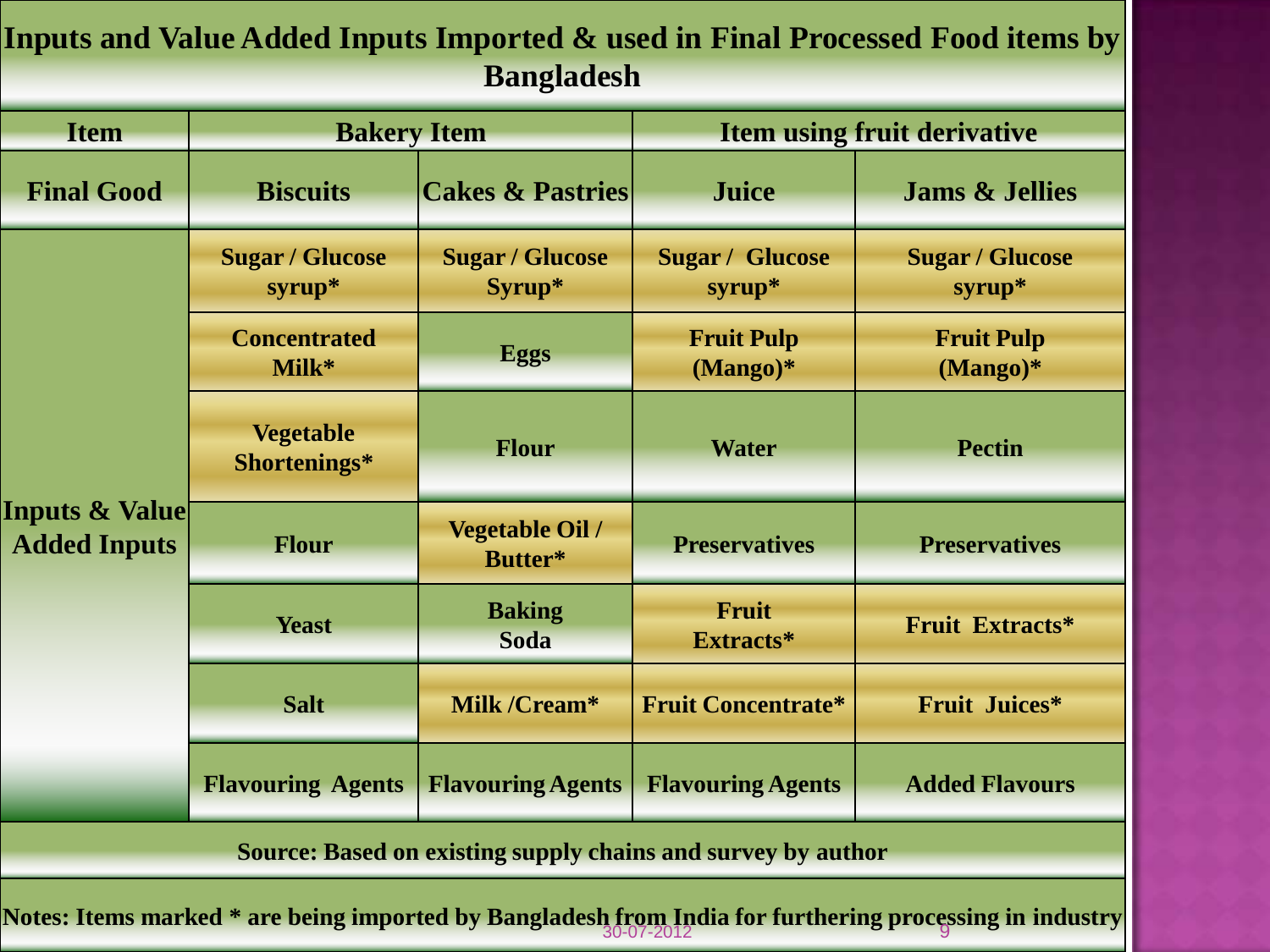| Primary and processed Food Items in Bangladesh Sensitive Lists as of March,<br>2012 (1241 to 993 Items) |                        |                                                           |                                                                                         |  |  |
|---------------------------------------------------------------------------------------------------------|------------------------|-----------------------------------------------------------|-----------------------------------------------------------------------------------------|--|--|
| <b>Trade Flow</b>                                                                                       | <b>BEC-HS 2002</b>     | Number of items in<br><b>Bangladesh Sensitive</b><br>list | <b>Number of items</b><br>showing trade flows in<br><b>Bangladesh Sensitive</b><br>list |  |  |
| India's exports<br>to<br><b>Bangladesh</b>                                                              | <b>BEC 111-HS 2002</b> | $\overline{2}$                                            | $\overline{2}$                                                                          |  |  |
|                                                                                                         | <b>BEC 112-HS 2002</b> | 30                                                        | 30                                                                                      |  |  |
|                                                                                                         | <b>BEC 121-HS 2002</b> | 8                                                         | 8                                                                                       |  |  |
|                                                                                                         | <b>BEC 122-HS 2002</b> | 28                                                        | 28                                                                                      |  |  |
|                                                                                                         |                        |                                                           |                                                                                         |  |  |

#### **Source: Author's compilation**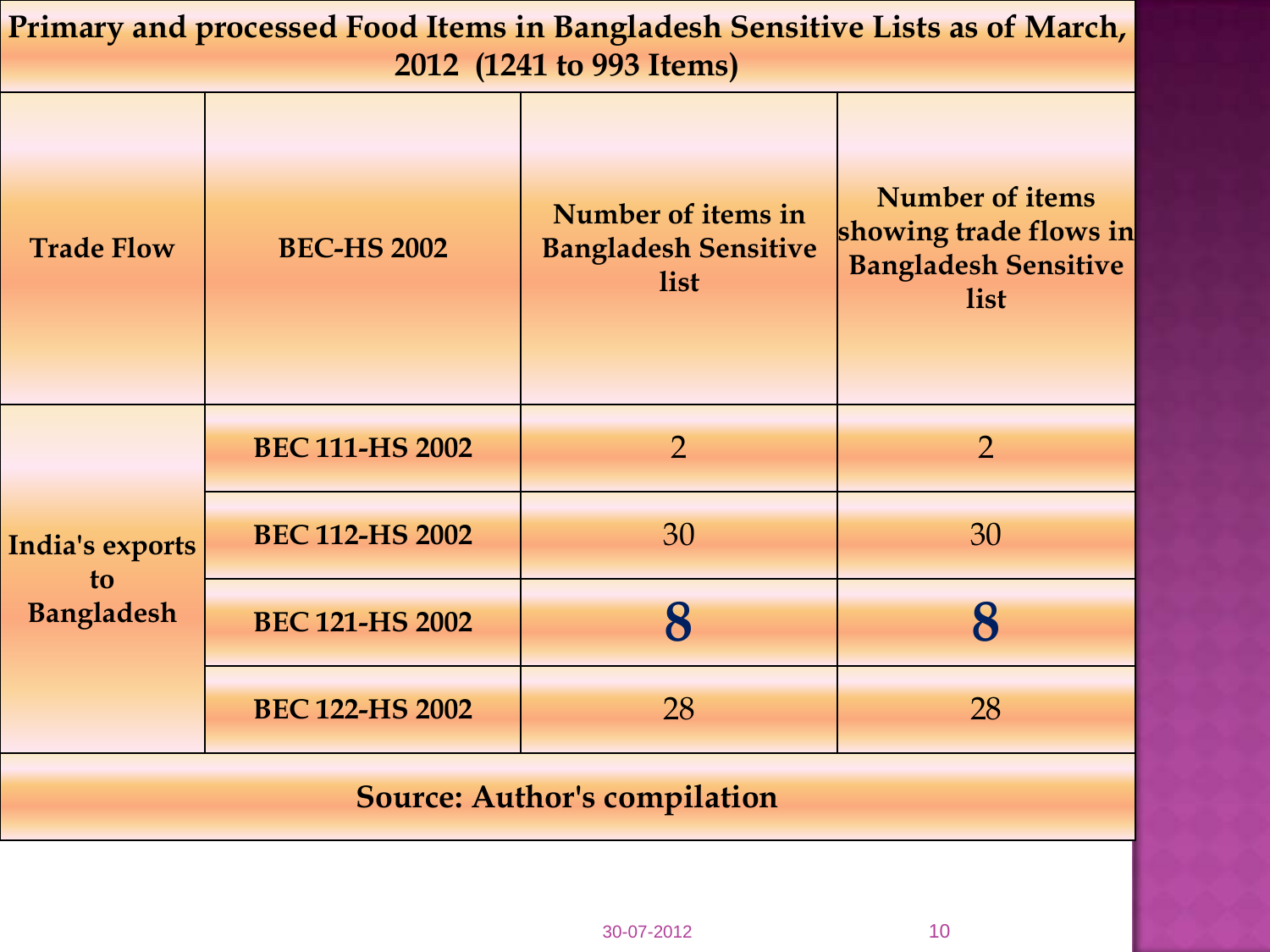#### **Stylized example of the impact of Tariffs and Transport Costs For Bangladesh Imports**

#### **Item: Bangladesh imports of liquid glucose from India used in bakery product exports**

|                                                                                                | <b>Bangladesh's Local Market</b> | <b>Bangladesh's Export Market</b> |
|------------------------------------------------------------------------------------------------|----------------------------------|-----------------------------------|
| <b>World Price</b>                                                                             | <b>100</b>                       | <b>100</b>                        |
| Tariffs $(25\%)$                                                                               | $25*$                            | $-25$                             |
| <b>Service Link Costs</b><br>[Transport Costs** and other]<br>costs of coordination^ $(25%)$ ] | 25                               | $-25$                             |
| Cost due to import tariff<br>(applied by Bangladesh) in<br>export market                       | $10***$                          | $-10$                             |
| <b>Total</b>                                                                                   | 160                              | 40                                |

**\*Weighted average tariffs from TRAINS** 

**\*\* Estimated transport costs based on methodology (explained in appendix) from De, Prabir (2009), compared with the estimates based on responses to surveys. \*\*\*Effect of tariffs on imported items used in exports, information based on surveys. ^Other costs of coordination (telecommunication etc) based on surveys.**

*Levels of tariffs and transport costs can lead local producers to charge a price 60% above the price at the border in India and Bangladesh respectively.*